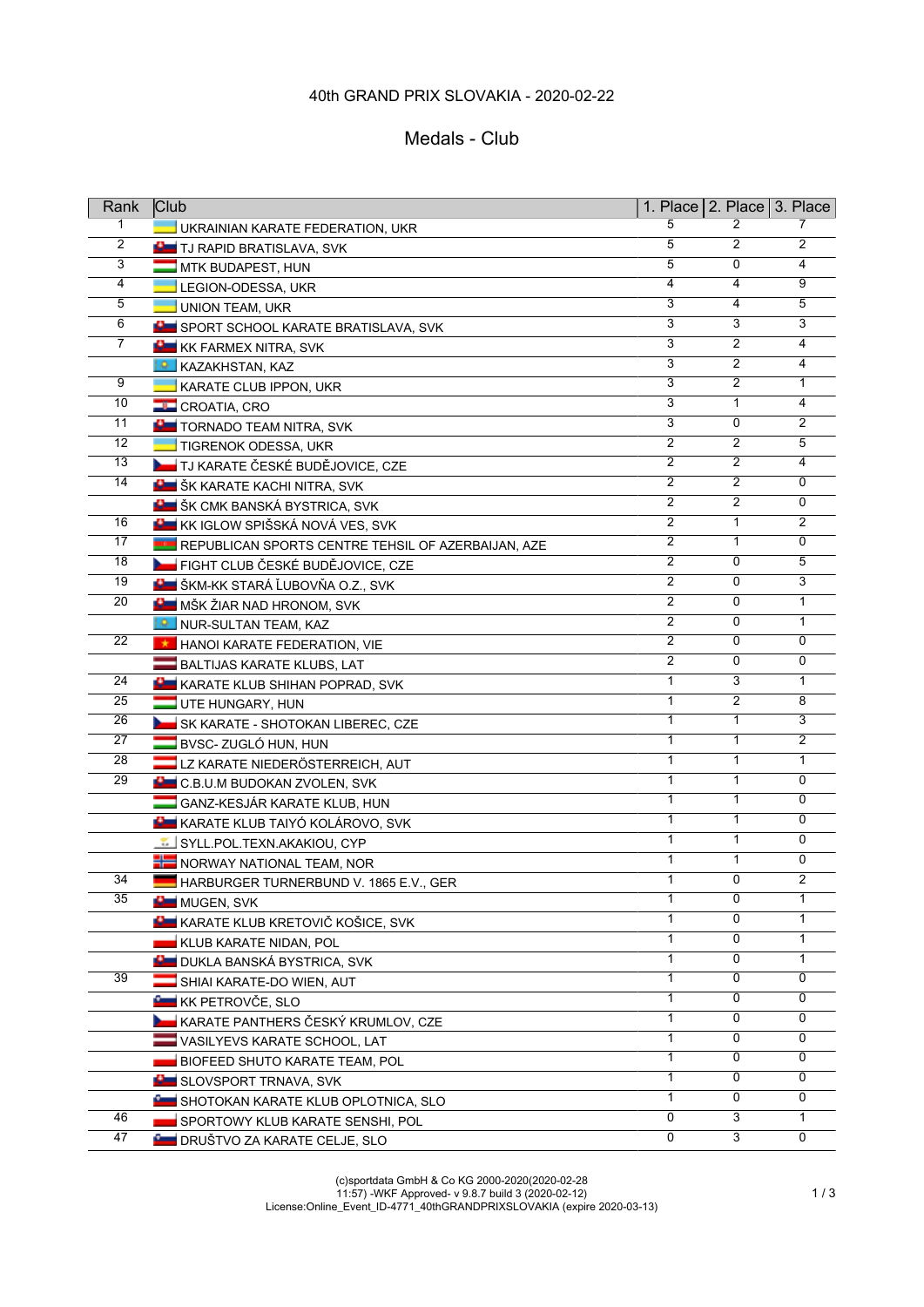## 40th GRAND PRIX SLOVAKIA - 2020-02-22

#### Medals - Club

| 48 | KSI HUNGARY, HUN                            | 0                         | $\mathbf{2}$   | $\overline{2}$ |
|----|---------------------------------------------|---------------------------|----------------|----------------|
| 49 | CENTRAL SCHOOL OF KARATE MOSCOW, RUS        | 0                         | 2              | 1              |
| 50 | <b>KLI</b> ZÁPADOSLOVENSKÝ ZVÄZ KARATE, SVK | 0                         | $\overline{2}$ | 0              |
|    | SU ÚSTÍ NAD LABEM, CZE                      | $\Omega$                  | $\overline{2}$ | 0              |
| 52 | <b>TH</b> ZAGREB KARATE FEDERATION, CRO     | $\Omega$                  | 1              | 4              |
| 53 | <b>HE</b> KK EKONÓM TRENČÍN, SVK            | 0                         | 1              | 3              |
|    | BUSHIDO KARATE CLUB LATVIA 1, LAT           | 0                         | 1              | $\overline{3}$ |
| 55 | BVSC ZUGLÓ, HUN                             | $\overline{0}$            | $\mathbf{1}$   | $\overline{2}$ |
|    | KLUB SPORTOWY OLIMP ŁÓDŹ, POL               | 0                         | 1              | 2              |
|    | <b>KARATE KLUB KUMADE TOPOĽČANY, SVK</b>    | $\overline{0}$            | 1              | $\overline{2}$ |
| 58 | ASKÖ KARATE KARA, AUT                       | $\overline{0}$            | $\mathbf{1}$   | $\mathbf{1}$   |
|    | <b>KE KATSUDO SABINOV, SVK</b>              | 0                         | 1              | $\mathbf{1}$   |
|    | <b>LE KARATE KLUB ALFA, CRO</b>             | 0                         | 1              | 1              |
|    | ■ РЕСПУБЛИКА БАШКОРТОСТАН, RUS              | 0                         | 1              | 1              |
|    | <b>CAMAPCKAЯ ОБЛАСТЬ, RUS</b>               | 0                         | 1              | 1              |
|    | KARATE CLUB PHOENIX, UKR                    | 0                         | 1              | 1              |
|    | KARATE KLUB UNION KOŠICE, SVK               | 0                         | 1              | 1              |
|    | HONVÉD-TAKARA SE. HUN                       | 0                         | 1              | 1              |
|    | <b>SEIWAKAI TEAM, GER</b>                   | 0                         | 1              | 1              |
|    | KLUB SZTUK WALKI KUZI SPORT, POL            | 0                         | 1              | $\mathbf{1}$   |
| 68 | <b>KARATE TYGR OSTRAVA, CZE</b>             | 0                         | 1              | 0              |
|    | KLUB SPORTOWY TIGER ZANIEMYŚL, POL          | 0                         | 1              | 0              |
|    | KARATE KLUB IMPERIUM NITRA, SVK             | $\overline{0}$            | $\mathbf{1}$   | 0              |
|    | <b>BUDO SPORTSKARATE HOLSTEBRO, DEN</b>     | 0                         | 1              | 0              |
|    | NIDOSHINKAN DOJO, CZE                       | 0                         | $\mathbf{1}$   | 0              |
|    | <b>B</b> KARATE KLUB DETVA, SVK             | 0                         | $\mathbf{1}$   | 0              |
|    | UPJŠ KOŠICE, SVK                            | $\overline{\mathfrak{o}}$ | $\mathbf{1}$   | 0              |
|    | <b>LE KARATE KLUB IPON ZAGREB, CRO</b>      | 0                         | 1              | $\Omega$       |
|    | <b>N</b> KARATE KLUB TEKDAN BRATISLAVA, SVK | 0                         | 1              | 0              |
|    | KLUB KARATE KAMIKAZE, POL                   | 0                         | 1              | $\Omega$       |
|    | <b>KK LOTOS ZAGREB, CRO</b>                 | 0                         | 1              | 0              |
| 79 | <b>RU</b> AC UNIZA KARATE KLUB ŽILINA, SVK  | $\overline{0}$            | $\overline{0}$ | 3              |
|    | KARATE KLUB TREND, SVK                      | 0                         | 0              | 3              |
|    | $\Box$ DMTK HUN, HUN                        | 0                         | 0              | 3              |
|    | <b>KLUB SPORTOWY GOKKEN, POL</b>            | 0                         | 0              | $\overline{3}$ |
|    | PLESZEWSKI KLUB KARATE, POL                 | 0                         | 0              | 3              |
| 84 | KARATE KLUB REGENERACIJA, BIH               | 0                         | 0              | $\overline{2}$ |
|    | KARATE NOVOSIBIRSK, RUS                     | $\overline{0}$            | 0              | 2              |
|    | MALDEN KARATE ACADEMY, ENG                  | 0                         | 0              | $\overline{2}$ |
|    | <b>FRIEWAYS KARATEKLUB, AUT</b>             | 0                         | 0              | 2              |
|    | SPORTS CLUB REAL TEAM TRENČÍN, SVK          | 0                         | 0              | $\overline{2}$ |
|    | KARATE KLUB JUNIOR PREŠOV, SVK              | $\mathbf 0$               | 0              | $\overline{2}$ |
|    | <b>LL KARATE KLUB SLAVONSKY BROD, CRO</b>   | 0                         | 0              | $\overline{2}$ |
|    | ATEMI BIELSKO-BIAŁA, POL                    | 0                         | 0              | $\overline{2}$ |
|    | BODAIKAN SZCZECIN, POL                      | $\overline{0}$            | 0              | $\overline{2}$ |
| 93 | <b>LE KARATE KLUB KAPTOL ZAGREB, CRO</b>    | $\overline{0}$            | 0              | 1              |
|    | BÁTASZÉK SE, HUN                            | $\overline{0}$            | 0              | 1              |
|    | AZS UP WROCŁAW, POL                         | $\overline{0}$            | 0              | 1              |